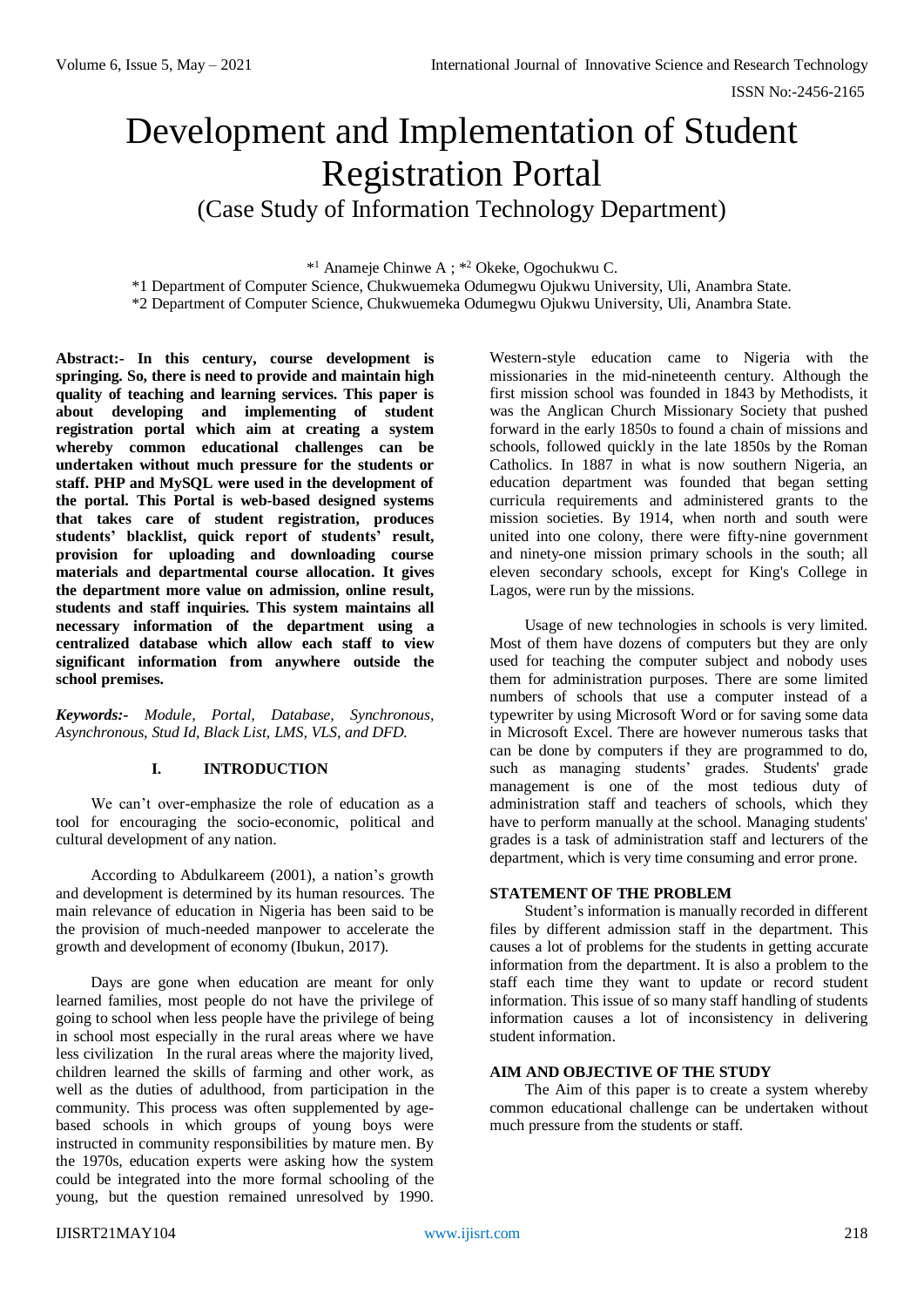Objectives of the paper include:

a. Creating a system whereby students can copy and submit their assignments online.

b. Gets information about their academic history without going through the course lecturer.

c. Keep records of all Students in all levels.

d. Generates quick Result of each and every student.

e. Automatic Generate student registration number which differs from the matriculation numbers.

f. Generate black list for Students.

g. The system can allow the administrator to select the unnecessary information and delete them from the database. h. Administrators have total control on Site; he can delete or edit information.

i. Provide the facility like send mail for recover password. j. Upload course details.

# **II. REVIEW OF RELATED WORKS**

In 1997 Graziadei, W.D., et al., published an article entitled "Building Asynchronous and Synchronous Teaching-Learning Environments: Exploring a Course/Classroom Management System Solution". They described a process at the State University of New York (SUNY) of evaluating products and developing an overall strategy for technology-based course development and management in teaching-learning. The product(s) had to be easy to use and maintain, portable, replicable, scalable, and immediately affordable, and they had to have a high probability of success with long-term cost-effectiveness.

Serdiukov (2001), therefore suggested three new models of online web-based college management system, which are:

**Teacher-students**: This is the traditional model for education with a face between the teacher and the students.

**Teacher-computer-students**: The teacher–student's model has been transformed into the Teacher-Computer–Student model, which has more advantages because it gives accommodation for Student- computer, Student- Teacher and Teacher–Computer interaction.

**Computer–Student:** This model terminates live human presence, which means there is no Teacher–Student contact time. There is an interaction of teaching, learning and enabling elements on the World Wide Web that facilitate cognitive change in learners (Rogers, 2001).

Patterson (2006) conducted a post-examination survey of students completing an online exam. The study "found a large majority of students were able to easily access the online exam, found the testing tool easy to use, and were able to complete the comprehensive exam with little difficulty. The future use of online assessment for the comprehensive exam was supported by 87% of respondents." Furthermore, Patterson found that the "Webbased comprehensive exam procedures employed made it possible for students to take the exam at the time and place of their choosing". The exam was able to reduce stress for

students by giving them the ability to choose time and location of taking the exam according to Patterson. Patterson (2006) also acknowledged that the "challenges to test items security and the creation of procedures to minimize the possibility of collaboration and cheating on this type of "high-stakes" examination remains to be fully met.

According to Sara Bennet (2009), Learning Management Systems are referred to by several names, including course management systems, virtual learning environments (VLE), and e-learning courseware. The term LMS is more frequently used in the majority of US based publications and VLE is more frequently used in Europe and Asia (Weller, 2007). For the purposes of this report, the term LMS is used synonymously with VLE. A University LMS consists of many interlinked components, as illustrated below (Wise and Quealy 2006): LMSs resemble other systems designed for e-commerce, human resources and student records, but what makes an LMS unique is its functionality and instructional nature. Ellis describes a 'robust' LMS as a system which has the ability to:

1. Centralise and automate administration

2. Use self-service and self-guided services

3. Assemble and deliver learning content rapidly

4. Consolidate training initiatives on a scalable web-based platform

5. Support portability and standards

6. Personalize content and enable knowledge re-use (Ellis 2009:1)

Steinman (2007) also found that "many students choose to enroll in online courses and the demand for online courses is high. Taking an online course can provide educational experiences that would otherwise be unavailable, especially for students who live in rural areas and do not have convenient access to schools." Rowh (2007) also found that "online courses offer convenient learning and those students who take online classes are working hard. They're just doing it at their own pace, on a schedule and in a setting that works for them." Walker (2007) indicates that the "widespread availability of computers and the Internet provide considerable enrichment in terms of variety of material and formats for presentation over what was possible with the old correspondence courses". The Chronicle for Higher Education (2007) reported that a university stated that they "use electronic education to add on to their curriculum, not as the main basis." This lends to the implementation of an online exam into a traditional classroom where students still get the face-to-face interaction with the instructor and classmates but the control of time and location to take their exams.

A recent meta-analysis of student educational outcomes from online learning found that, on average, students in online learning conditions performed modestly better than those receiving face-to-face instruction (US Department of Education Office of Planning Evaluation and Policy Development. 2010). The difference between student outcomes for online and face-to-face classes was larger in those studies contrasting conditions that blended elements of online and face-to-face instruction with conditions taught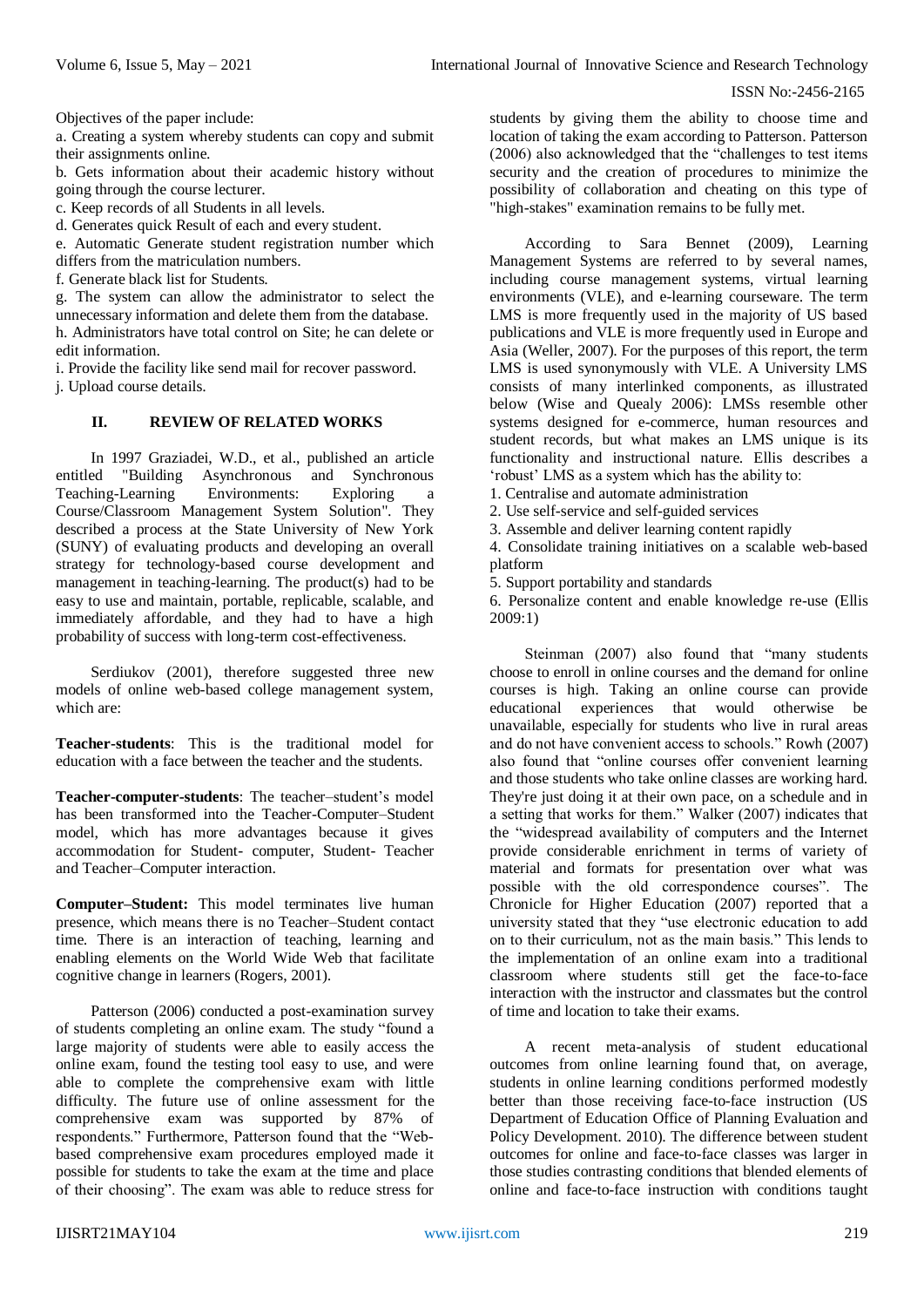entirely face-to-face. The authors noted that these blended conditions often included additional learning time and instructional elements not received by students in control conditions. This finding suggests that the positive effects associated with blended learning should not be attributed to the media per se, and that engagement with instructors is important (US Department of Education Office of Planning Evaluation and Policy Development. 2010). Similarly, Mersham (2009) comments that to be effective, e-learning must put into practice an e-pedagogy that relates to social interaction and collaboration. However, communication opportunities in e-learning are under-used and ineffective when they are grafted onto courses that are rooted in pedagogic models and practices with which they are incompatible. This project examines and discusses the problems, challenges and Benefits of implementing webbased college management system in the country, by reviewing the consciousness and willingness of the selected Colleges. This study also identifies the enabling factors, the traffic-jam and, forecasts the future growth of web-based college management system in Nigeria colleges. Survey research method was adopted for the study, and questionnaire was the only instrument used for the data collection.

The findings of the study show that out of the 18 colleges selected from different specialization areas, i.e three colleges from each Geopolitical zone, only 12 responded with usable answers. The response rate was 67%, which is an expected rate for such surveys. Awareness of web-based college management system among the colleges in Nigeria is very high but investment and commitment to develop a web-based college application is very poor and below expectation according to the study. Most of the staff and students in the colleges only use Internet related college information site just for the sake of finding related information for their researches, since their libraries cannot afford to provide them with adequate and current materials, but not for the sake of real online college management system. The study also found out that some of the colleges have web pages and others are in the trend of creating a web page, which is usually for advertisement of the colleges but not for the entire web-based college management system activities. Furthermore, the findings also reveal that staff and the students have also been using e-mail and Internet in addition to developing web pages for transaction of students. Web-based college management system comprises all forms of electronically supported college system and information. The information and communication systems, whether networked college system or not, serve as specific media to implement the college information process. The term will still most likely be utilized to reference out-of-classroom and in-classroom educational experiences via technology, even as advances continue in regard to devices and curriculum.

## **III. METHODOLOGY**

In achieving our proposed system, we made use of the internationally accepted software engineering model, the Structured System Analysis and Design Methodology (SSADM). Structured System Analysis and Design Methodology (SSADM) is a systematic approach to the analysis and design of information systems. SSADM method involves the application of a sequence of analysis, documentation and design concerned with analysis of the current system, the logical data design, logical process design etc. The steps involved are; the use of the Use Case Diagrams, UML Activity Diagram, Sequence Diagrams and Class Diagrams which makes the presentation of data logical and easily understandable by even novice to get the desirable message. Based on the above reasons, Structured System Analysis and Design Methodology was adopted for this project work.

## **Method of Data Collection**

Data collection is the process whereby the researcher gathers information related to his problem from different sources. In any research work, the method of data collection should be in conformity with the nature of the research work itself. The two types of data being carried out in this project are as follows:

i. Primary method of collection

ii. Secondary method of collection

i. Primary Method of Collection: these consist of data that were collected through observation and research (Old Departmental portal) with the help of some administrative staffs in the department.

ii. Secondary Method of Collection: These constitute the use of the library and internet to check for new and improved system for departmental management. All these, form the bedrock for the view of related literature of the research within the era of Information Technology age.

## **Description and Analysis of the Existing System**

The Existing system is a manual process that has all its processes revolving round the departmental office. The departmental officer stands as the middle man between the students, lecturers and the archives. All information pass through the departmental officer and he is responsible for the safe keeping of the information in the department.

## **Components of the Existing System**

The manual system has three components:

1. The student/lecturer takes his/her records and details and submits to the administration office that verifies the details.

2. The administration Officer collects details form the students/lecturers and keeps the collected information in their corresponding files.

3. Archive is where all the information at the end of an academic year is kept for the purpose of record keeping. The information are not kept in the same file, thus making it very hard and nearly impossible to retrieve necessary information from.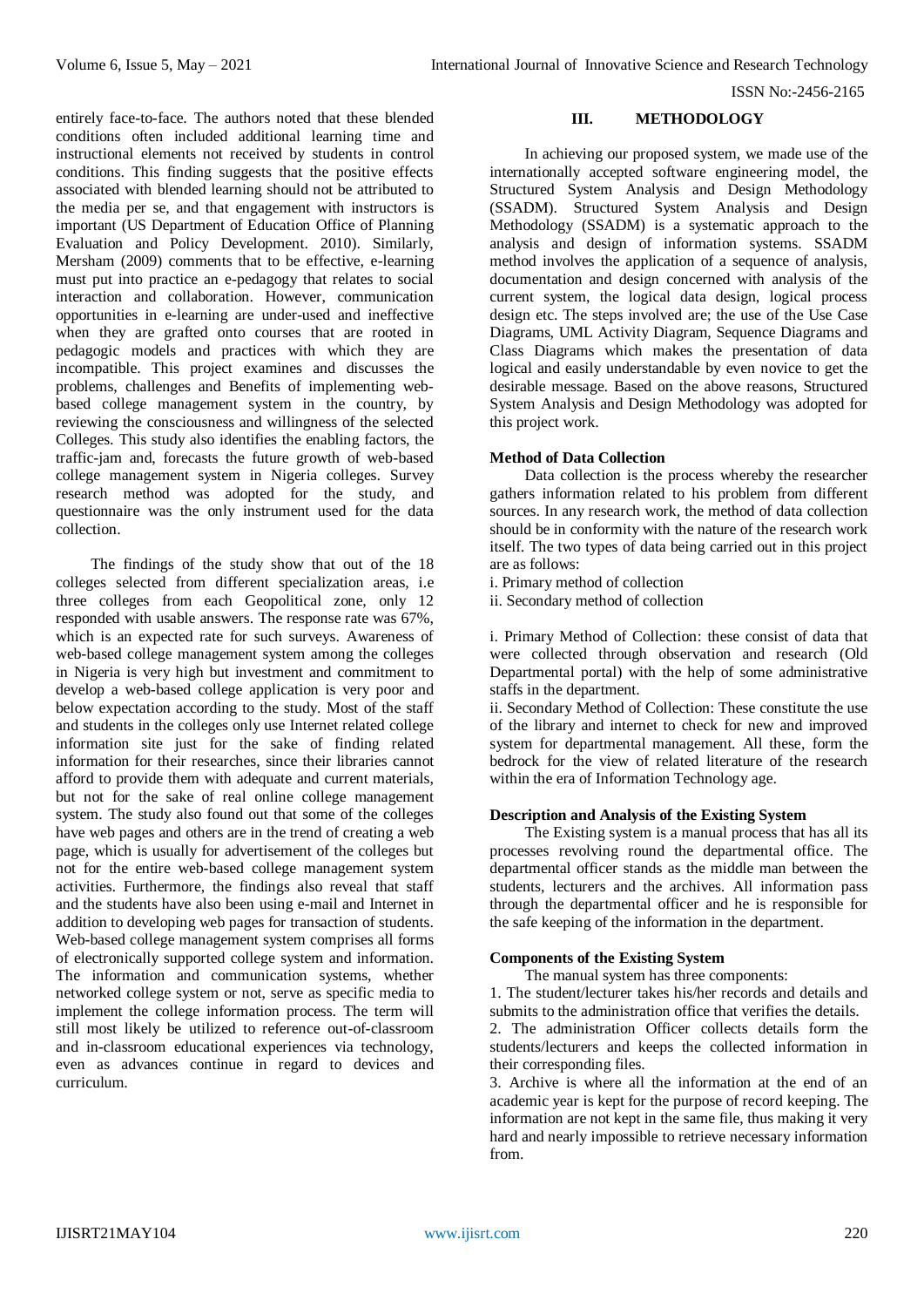#### **Analysis of the Existing System**

## **How the Existing System Works**

The manual system of departmental management is mainly overseen by the administration office of the department. The departmental administration office is incharge of the registration, result printing, news, events and course registration of the students amongst others.

Once a new student has been admitted into the department by the Registry department, she/he is expected to register with the department or be ready to forfeit the admission. She/he is expected to approach the departmentaladministration office with copies of her/his credentials alongside a registration offee which varies in amount. The credentials to be submitted includes: Birth Certificate, Certificate of Origin, Hardcopy of O'level Results Printouts, Copy of School Fees Teller, Testimonial/First School Leaving Certificate anddepartmental registration form. After their credentials have been verified by the department, their details are now been entered manually into a list that contains the name of all the students admitted in that academic year that belongs to the same level. After which it is moved to an archive file that contains information of previous years. Hence, there is no database for all the record as they are all kept in different files.

## **Overall data flow diagram of the proposed system**

## **Data Flow Diagram of the Existing System**

The data flow of the existing system refers to movement on information and howthe information relates within the student, lecturer, administration officer andthe information bank (usually the file cabinet).



**Fig 1: DFD of the Existing System**

#### **Advantages of the Existing System**

- i. It gives room for students with special cases (i.e: handicapped)
- ii. It creates a student-administration relationship.
- iii. It makes sure that the right information is submitted.
- iv. It gives the administrator a chance to help the student with informationthey are not cleared with.

v. Students can make change to their information at any time.

# **Disadvantages of the Existing System**

- i. It is very slow and tends to take long time for processing.
- ii. It gives room for manipulation of student information.
- iii. Students can influence the administrator.
- iv. It gives room for continuous error.

#### **Description and Analysis of the Proposed System**

The proposed system is intended to provide the facility of automating the administrative tasks such as student grade and information management, creating a general database for the safe keeping of the departmental information amongst others. This system will be a web server system, meaning that all the transactionswould be carried out through the help of the internet the entire database used would be an online database. People who would access the system would include the administrator who is in charge of maintaining the system, the lecturers or staffs and most importantly the students at all levels. The administrative office of the department is responsible for managing details on the system including course,lecturers and student's information.

#### **Data Flow Diagram of the Proposed System**

This refers to pattern at which informationare been related within the student, lecturer and the proposed system (departmental system).



**Figure 2: Level 0 DFD of the proposed System**



**Figure 3: Level 1 DFD of the Existing System**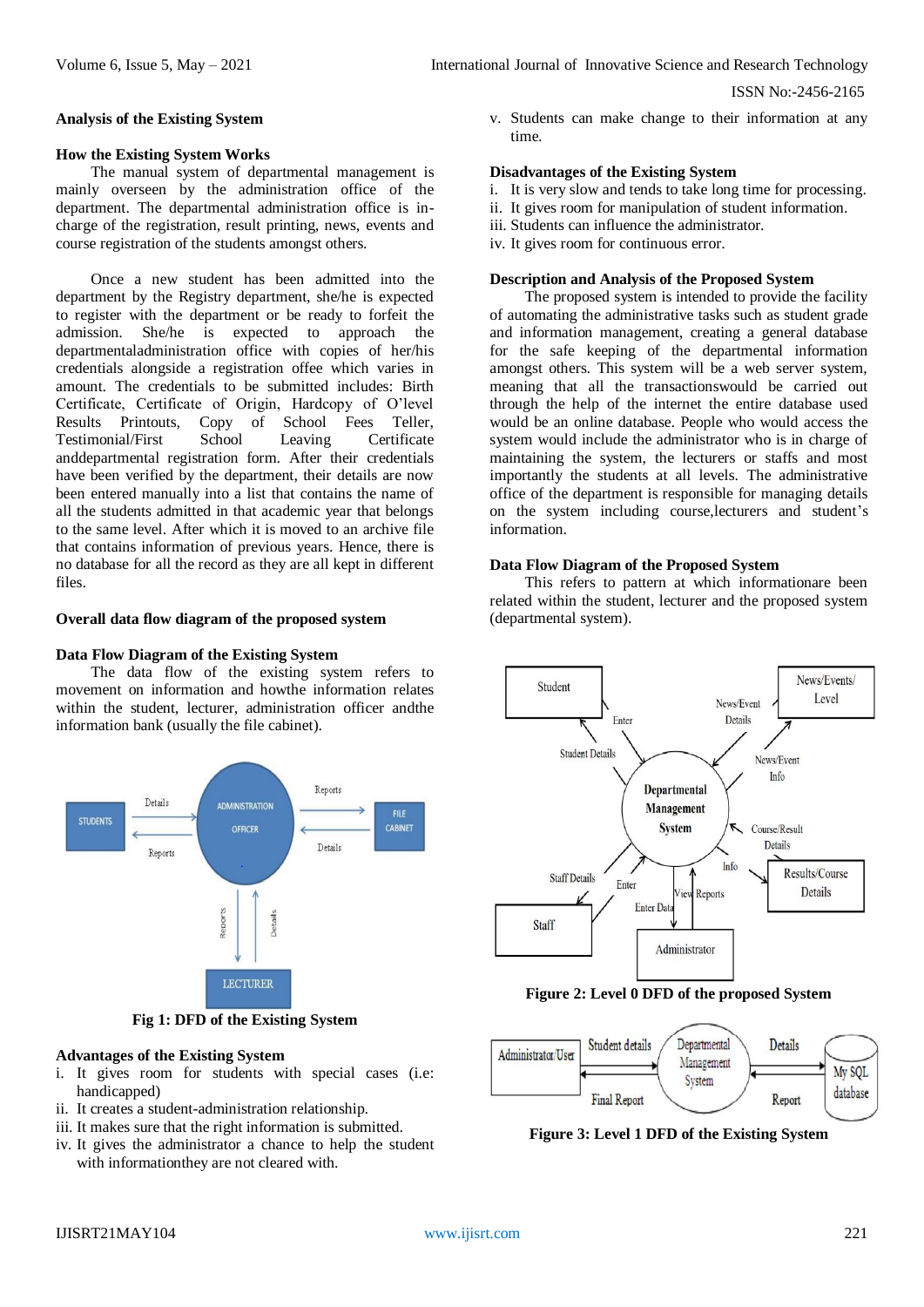## **IV. IMPLEMENTATION**

#### **Program Main Menu**

The Main Menu is a page through which all other page can be accessed from, it contains all the navigation links that would enable the user to navigate to any page of his/her choice. This system has two main menus: the student main menu and the administrator main menu from which the student and administrator can access the content of the system respectively.



**Figure 4: Student Main Page**

**Figure 5: Admin Main Menu**

# **System and Program Flowchart**

A flowchart is a graphical or symbolic representation of a process. Each step in the process is represented by different symbol and contains a short description of the process step. The flowchart symbols are linked together with arrows showing the process flow direction. In other words, a flowchart is a diagrammatic representation of the logic flow of a program.







Fig 4.4 Program Flowchart

**Figure 7: Program Flowchart**